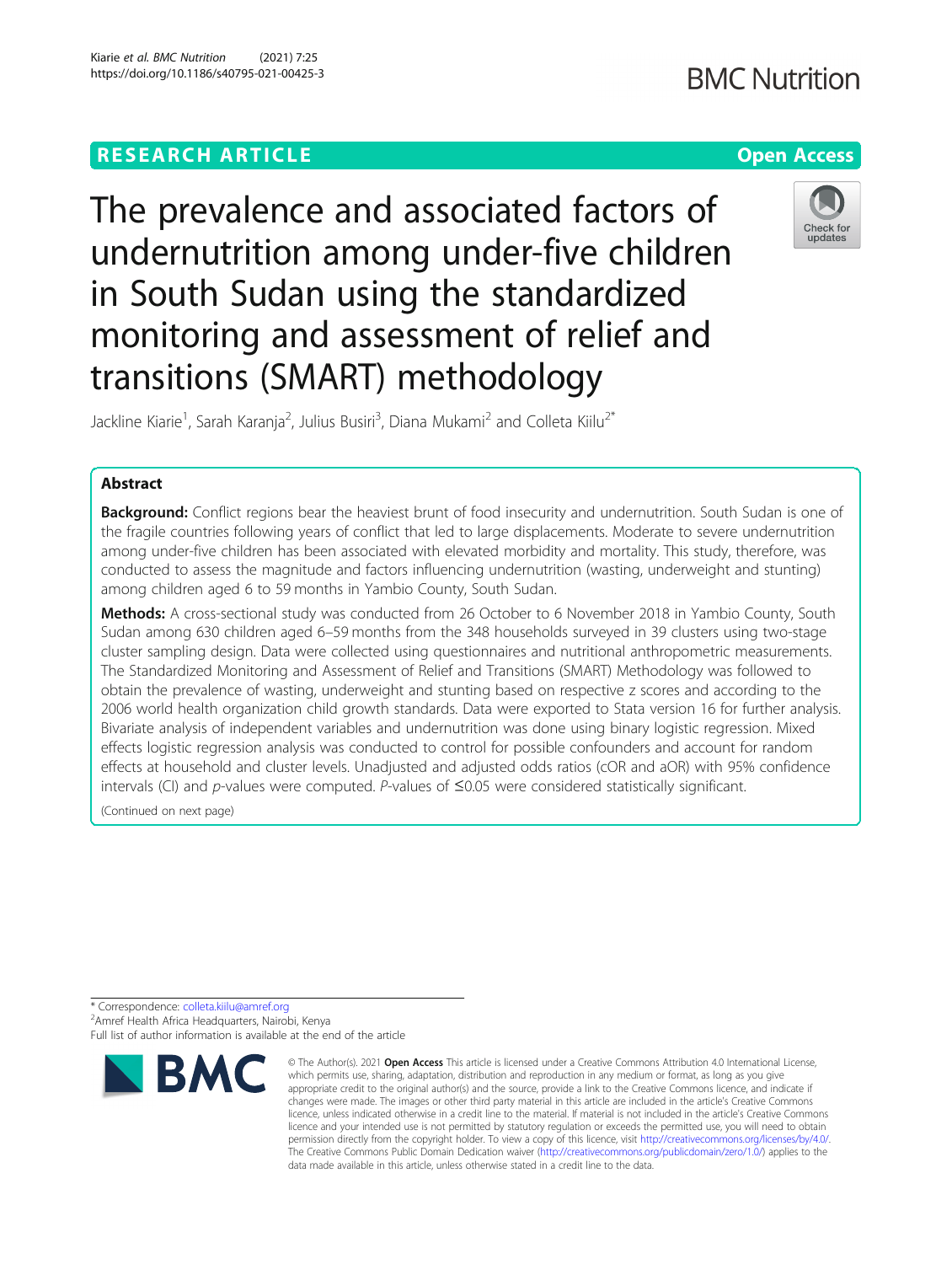#### (Continued from previous page)

Results: The prevalence of undernutrition explained by wasting (weight-for-height Z-score (WHZ) < - 2), underweight (weight-for-age z-scores (WAZ) < − 2) and stunting (height-for-age z-scores (WHZ) < − 2) were 2.3% (1.3–4.1, 95% CI), 4.8% (3.1–7.5, 95% CI) and 23.8% (19.1–29.2, 95% CI). Male sex (aOR [95% CI], p-value: 5.6 [1.10– 30.04],  $p = 0.038$ ), older child's age (aOR [95% CI],  $p$ -value: 30.4 [2.65–347.60],  $p = 0.006$ ) and non-residents (cOR [95% CI], p-value: 4.2 [1.4–12.2]  $p = 0.009$ ) were associated with increased risk of wasting. Household size (cOR [95% CI], pvalue: 1.09 [1.01–1.18]  $p = 0.029$ ) and younger child age (cOR [95% CI], p-value: 4.2 [1.34–13.23]  $p = 0.014$ ) were significantly associated with underweight. Younger child age (aOR [95% CI], p-value: 5.4 [1.82–16.44]  $p = 0.003$ ) and agricultural livelihood (aOR [95% CI], p-value: 3.4 [1.61–7.02]  $p = 0.001$ ) were associated with stunting.

Conclusion: Based on a cut off of less than − 2 standard deviations for 2006 World Health Organization (WHO) child growth standards, the wasting prevalence was very low, underweight prevalence was low while stunting prevalence was high. The county lies in the only livelihood region in South Sudan with bimodal reliable rainfall pattern and it seems that the impact of the 2016 conflicts that lead to large displacements may not have greatly affected under-five undernutrition. Interventions targeted at improving food diversity, increasing nutrition knowledge and enhancing resilience in male children might reduce undernutrition. In the short-term, investment in continued surveillance of nutritional status should be a main focus.

Keywords: Child Undernutrition, Wasting, Underweight, Stunting, Food insecurity, Conflict regions

#### Background

The burden of undernutrition remains alarmingly high and impacts child growth and survival rate, especially in low- and middle-income countries [[1,](#page-9-0) [2\]](#page-9-0). Globally 22.2% (150 million) of children are stunted and 7.5% (50.5 million) are wasted [[1\]](#page-9-0).. Global hunger has been on the increase after more than two decades of decline, with one of the worst-case scenarios reported in South Sudan where famine was declared in February 2017 [\[3](#page-9-0)]. The surge in global hunger was mainly due to conflict and this explains why conflict regions bear the heaviest brunt of food insecurity and malnutrition [\[3](#page-9-0)–[5\]](#page-9-0). Over 489 million of the 815 million hungry people in 2016 lived in countries affected by conflict and these countries also accounted for 75% (122 million) of the world's stunted under-5 year olds [\[3](#page-9-0), [4\]](#page-9-0). Globally, around 2 billion people live in countries affected by fragility, conflict and violence, and South Sudan is one of the countries classified by World Bank as fragile [\[6](#page-9-0)].

Conflicts adversely impact food security through mass displacements, deep economic recessions, increased inflation, unemployment and eroded finances for social protection and health. In regions where agriculture is the main livelihood, conflicts affect food production, harvesting, processing, transportation and marketing resulting to poor resilience. Consequently, deteriorations in food security can exacerbate tensions and risks of conflict [[3,](#page-9-0) [4](#page-9-0)]. In these settings, under-five children face increased risk of malnutrition and its related complications [\[7](#page-9-0)]. However, undernutrition among under-five children is also influenced by many other factors. Sociodemographic factors including mothers' characteristics like age, education level, occupation, birth intervals and child characteristics like age and sex have been reported

in some studies  $[8-12]$  $[8-12]$  $[8-12]$  $[8-12]$  $[8-12]$ . Low child birthweight, not upto-date immunization, poor maternal nutritional status, food related cultural practices affecting food intake, early introduction of foods, pre-harvest season (compared to post-harvest), environmental factors like poor hygiene, diseases (chronic or being sick a few weeks before the survey), low dietary intake and poor access to food among others have also been associated with malnutrition among under-five children [\[8](#page-9-0), [13](#page-9-0)–[16\]](#page-9-0).

Moderate to severe malnutrition has been associated with elevated mortality [[17\]](#page-9-0) and global estimates of nearly half of all deaths in under-five children has been attributed to undernutrition [[1](#page-9-0)]. There is an epidemiologic synergism between malnutrition and morbidity [[17](#page-9-0), [18\]](#page-9-0). Survivors of undernutrition may suffer from impaired physical and intellectual development, may have higher levels of chronic illnesses later in life and malnourished females are more likely to give birth to lowweight babies [\[16](#page-9-0), [19](#page-9-0), [20](#page-9-0)]. It is therefore paramount to understand the extent and factors influencing under-five undernutrition to inform appropriate interventions in conflict regions. The objective of this study was to determine the prevalence and identify the sociodemographic, maternal, and child predictors of wasting, underweight and stunting among children aged 6 to 59 months in Yambio County, South Sudan.

#### Methods

#### Study design

This was a cross-sectional study using the Standardized Monitoring and Assessment of Relief and Transitions (SMART) methodology. The survey applied a two-stage cluster sampling design based on probability proportional to population size and obtained a population-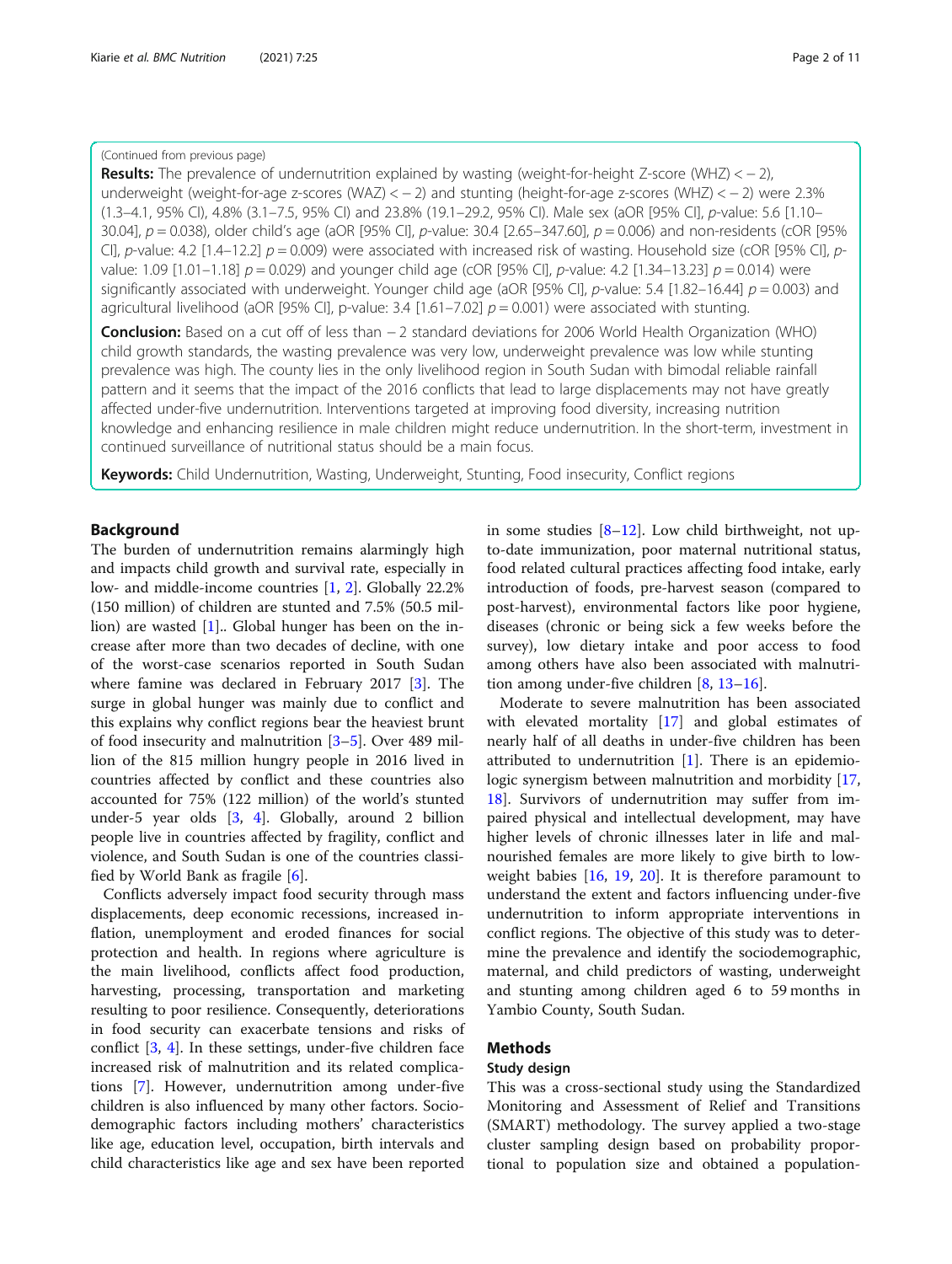representative sample. SMART is a standardized methodology of undertaking surveys which collect information on two vital public health indicators for assessing the severity of a humanitarian crisis: the nutritional status of children under-five and the mortality rate of the population [[21\]](#page-10-0).

#### Study setting

The study was conducted in Yambio County in Gbudue State, South Sudan. Yambio County lies East of Gbudue State, bordering Nzara County to the west, Ibba County (Maridi State) to its east, Wulu County (Lakes State) to north and Democratic Republic of the Congo to the South. Yambio County consists of 32 Bomas in 5 Payams (administrative division), namely, Yambio town, Li-Rangu, Bangasu, Gangura and Nadiangere [[22\]](#page-10-0). At the time of the survey, access was a challenge in Li-Rangu payam (with 4 bomas); Nadiangere payam (with 3 bomas) and 2 bomas in Bangasu payam (Ukuo & Nyaka) due to insecurity and this slowed down the survey in some villages.

Like many other areas in the greater Equatoria, Yambio was relatively stable following the outbreak of the December 2013 crisis. However, beginning early 2015, growing tensions between local communities, various armed militias and government security services led to increasing insecurity, conflict and multiple displacements. The known recent displacements took place in Western part of Yambio, Rimenze. Yambio was generally considered stable and hosting refugee communities from neighboring country of Democratic Republic of the Congo [\[23](#page-10-0)]. This study was conducted from 26 October to 6 November 2018.

#### Study population

All children aged 6–59 months living in in Yambio County. Eligible children from nomadic areas with very sparse population and inaccessible households/villages due to long distance (like  $> 4 h$  one way) or insecurity were excluded from the survey.

#### Sample size and sampling techniques

Emergency Nutrition Assessment (ENA) for SMART software (July 9th, 2015 version) was used to calculate the required minimum sample size. This was determined on the basis of estimated prevalence rates of malnutrition from neighbouring Maridi County SMART survey which was conducted in December 2016, a desired precision of 2.5% and design effect of 1.5, average household size of 6, percentage of under-fives in the population (21%) and 5% estimated non-response rate [\[24](#page-10-0)]. Based on these parameters, 502 households were visited within 39 clusters and 630 children aged 6–59 months were included in the survey. Of the 502 households surveyed, 348 had children aged 6–59 months.

#### Data collection and variable measurement

This was part of a larger nutrition and mortality survey using SMART survey data collection tools in Yambio county. A 5-day data collection training including anthropometric standardization test was conducted. Data on the nutritional status of children under-five was used for this study.

Sociodemographic information and anthropometric measurements were collected from all children 6–59 months old in the sampled households. Age was obtained from the child's immunization card, birth certificate or birth notification. A local calendar of events was used to estimate the age in case of missing documents. Children were weighed using digital weighing scales with minimal or no clothing and recorded to the nearest 0.1 kg. A height board was used to measure the height of children above 2 years of age and the length of children below 2 years of age. While ensuring minimal or no movement of the child and maintaining height readings at eye level, height was recorded to the nearest 0.1 cm. Bilateral oedema was assessed by the application of moderate thumb pressure for at least 3 s on both feet. If a depression was formed upon pressure application, then presence of bilateral oedema was confirmed.

Measles immunization was assessed by checking for measles vaccination on Expanded programme of immunization cards or by recall for children aged 9–59 months. Vitamin A supplementation was assessed by asking mothers/caretakers whether the child had received Vitamin A in the last 6 months. EPI cards and Vitamin A capsule was shown to caregivers of children aged 6–59 months to aid in recall. Two-weeks retrospective morbidity data was collected from the mothers/ caretakers. Information on usage of long-lasting insecticide treated nets on the night preceding the survey and children (12–59 months) who were dewormed in the last 3 months was collected. Other variables including child's sex, household size, household head, main livelihood activity and residence status were captured.

#### Data analysis

Descriptive analysis of the study population was presented using means (standard deviations) and frequencies (proportions). Anthropometry data was analyzed using ENA for SMART to obtain the prevalence of acute malnutrition (wasting), underweight and stunting based on respective z scores. Anthropometric measurements were converted into weight-for-age z-score (WAZ), height-for-age z-score (HAZ), and weight-for-height zscore (WHZ) according to 2006 World Health Organization (WHO) child growth standards [\[25\]](#page-10-0). A cut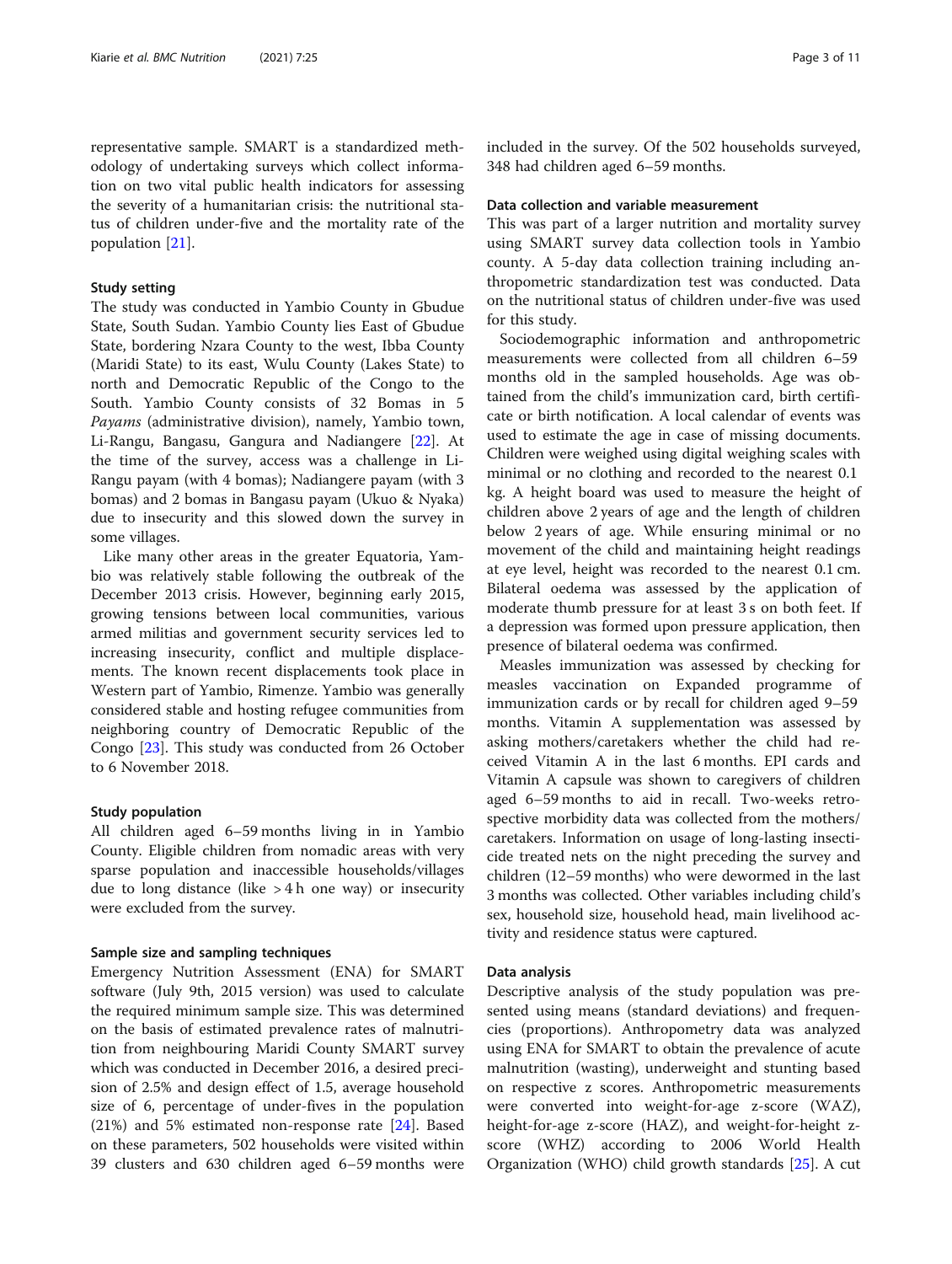off of less than − 2 standard deviations was used to determine wasting, underweight and stunting. The following SMART flags were used in the final analysis to exclude z scores with extreme values from observed mean: WHZ − 3 to 3; HAZ − 3 to 3; WAZ − 3 to 3.

Thereafter, data was exported to Stata version 16 for further analysis [[26\]](#page-10-0). Descriptive statistics were used to report the prevalence of undernutrition (wasting, underweight and stunting). Additionally, the findings were presented using narrative, tables and figures. Bivariate analysis of independent variables and undernutrition (wasting, underweight and stunting) was done using binary logistic regression. Mixed effects logistic regression modelling was carried out to determine the significant predictors of wasting, underweight and stunting and to control for possible confounding variables (like age and main livelihood among others) while accounting for random effects at household and cluster levels. Unadjusted and adjusted odds ratios (aOR) with 95% confidence intervals (CIs) and p-values were generated to determine the significant associated factors for undernutrition.

All data generated or analysed during this study are included in this manuscript and its supplementary information files.

#### Results

Sociodemographic characteristics of children and parents A total of 630 children aged 6–59 months were assessed for their nutritional status using anthropometric measurement from the 348 households surveyed in 39 clusters, with 310 (49.2%) being girls. Sex distribution was equal in the survey with a sex ratio of 1.03 ( $p = 0.690$ ). Twenty-four percent of the sampled children did not have an exact documented birthday.. Age and sex distribution were as shown in Table [1.](#page-4-0) There was a significant age ratio of 6–29 months to 30–59 months of 1.06 against an expected value of 0.85 ( $p = 0.006$ ) suggesting that more children 6–29 months in the sample than anticipated. The average household size was  $9.2 \pm 4.4$ , with 505 (80.2%) of the under-five children coming from male headed households. Over 20 % of the children (20.5%) were not residents of Yambio County, with 111 being internally displaced persons, 15 being refugees, and 3 being returnees. The distribution of the main household livelihood activities of the 630 under-five children were 82.4% agricultural (livestock and farming), 8.4% traders, 5.2% skilled laborer's and 4% casual laborers. The sociodemographic characteristics of the respondents were as shown in Table [1.](#page-4-0)

#### Healthcare utilization

71.3% (449/630) of children aged 6–23 months had received vitamin A supplementation in the previous 6 months before the survey. Measles immunization based on immunization card and/or recall for children aged 9– 59 months was 88.5% (529/598) while deworming for children aged 12–59 months in the last 6 months preceding the survey was 45.3% (254/561). Nearly 7 out of 10 children (429/621) were reported to have slept under a mosquito during the night preceding the survey. Half of the children (51.3%, 323/615) had suffered from at least one illness in the previous 2 weeks before the survey, with majority (45.8%, 146) having fever, a third (29.1%, 94) reporting diarrhoea and a few reporting cough (23.2%, 75). The healthcare utilization characteristics of the respondents were as shown in Table [1](#page-4-0).

#### Prevalence of undernutrition

A total of 14 under-five children had wasting which translated to an overall global acute malnutrition (wasting) using WHZ of 2.3% (1.3–4.1, 95% CI). There were no cases of severe acute malnutrition. The prevalence of edema was 0.0%. The distribution of weight-for-height z-scores compared to 2006 WHO standards among children below 5 years of age was as shown in Fig. [1.](#page-5-0)

The overall prevalence of underweight based on weight-for-age z-scores (<− 2 z-score) in Yambio County was 4.8% (3.1–7.5, 95% CI), moderate underweight (<− 2 z-score and  $> = -3$  z-score) of 3.7% (2.4–5.7, 95% CI) and severe underweight  $\left(\left\langle -3 \right\rangle z\right)$ -score) of 1.1% (0.5–2.4, 95% CI). Figure [2](#page-5-0) shows the distribution of weight-forage z-scores compared to 2006 WHO standards among children below 5 years of age.

The overall prevalence of stunting based on heightfor-age z-scores (<− 2 z-score) was 23.8% (19.1–29.2, 95% CI) while severe stunting (<− 3 z-score) was 7.8% (5.5–10.8, 95% CI). Prevalence of moderate stunting (<− 2 z-score and > = − 3 z-score) was 16.0% (13.0–19.6, 95% C.I.) The distribution of height-for-age z-scores compared to 2006 WHO standards among children below 5 years of age was as shown in Fig. [3.](#page-6-0) The prevalence of undernutrition based on wasting, underweight and stunting by age and sex were summarized in Table [2.](#page-6-0)

#### Predictors of undernutrition

Predictors of the three types of undernutrition (stunting, underweight and wasting) were analyzed separately. According to the bivariate analysis results, under-five children of male gender were nearly four times more likely to be wasted than female children (cOR [95% CI], *p*-value: 3.7 [1.02–13.3],  $p = 0.047$ ). The risk of wasting in children aged 6–23 months was 2.3 times higher than those aged 24–59 months, but this increased risk was not statistically significant (cOR [95% CI], *p*-value: 2.3 [0.78–6.6],  $p = 0.136$ ). Children from households of non-residents were more than four times at increased risk of wasting (cOR [95% CI], *p*-value: 4.2 [1.4–12.2]  $p = 0.009$ ).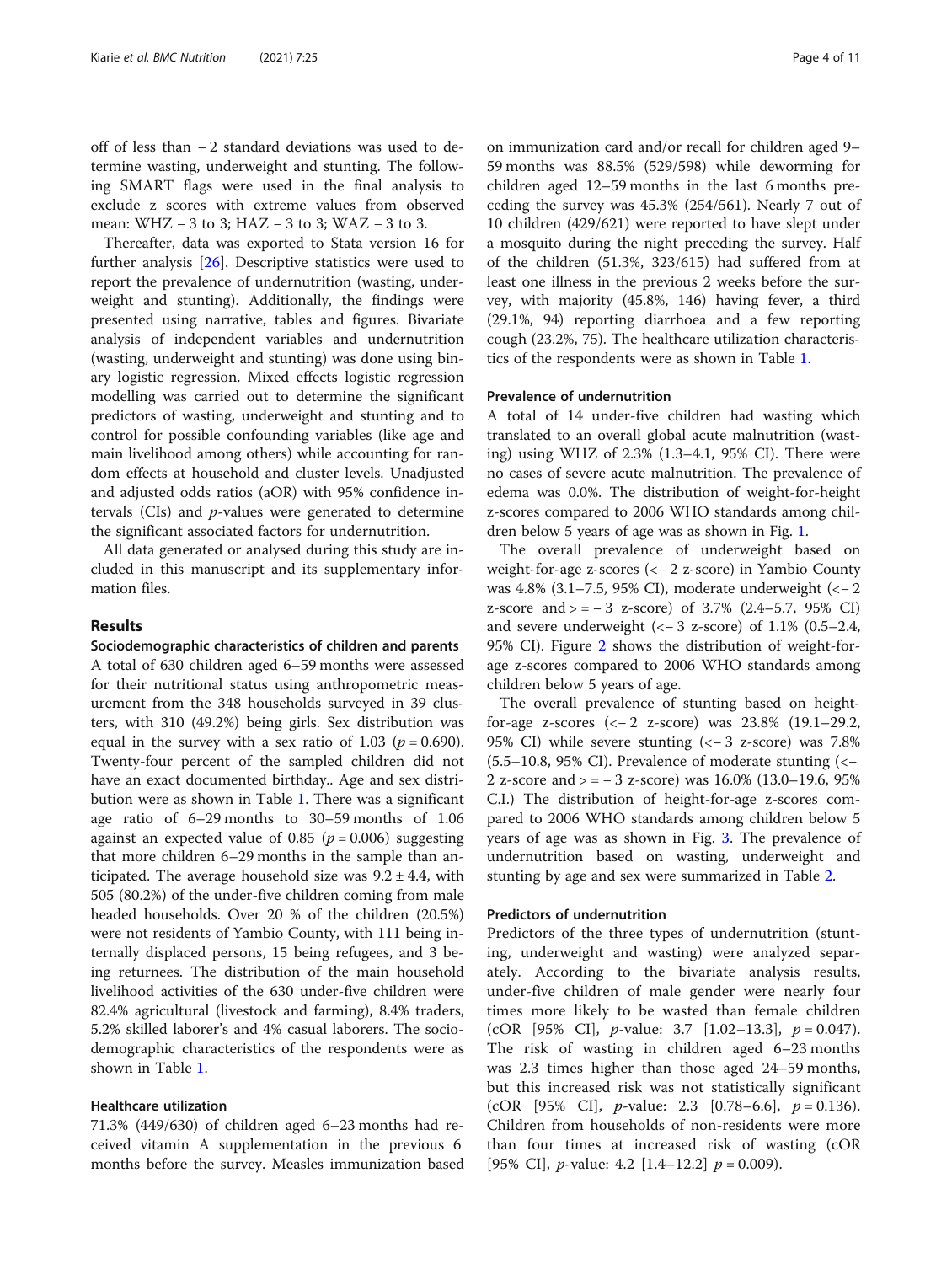<span id="page-4-0"></span>Table 1 Characteristics of respondents in Yambio County, South Sudan, in 2018

| <b>Variables</b>                                                                                         | Frequency (Percent) or Mean ± Standard deviation |
|----------------------------------------------------------------------------------------------------------|--------------------------------------------------|
| Gender                                                                                                   |                                                  |
| Female                                                                                                   | 310 (49.2)                                       |
| Male                                                                                                     | 320 (50.8)                                       |
| Age (Months)                                                                                             |                                                  |
| $6 - 23$                                                                                                 | 237 (37.6)                                       |
| $24 - 59$                                                                                                | 393 (62.4)                                       |
| Household head                                                                                           |                                                  |
| Male                                                                                                     | 505 (80.2)                                       |
| Female                                                                                                   | 125 (19.8)                                       |
| Household size (household-level indicator)                                                               | $9.2 \pm 4.4$                                    |
| Resident status (household-level indicator)                                                              |                                                  |
| Resident                                                                                                 | 501 (79.5)                                       |
| Non-resident                                                                                             | 129 (20.5)                                       |
| Main livelihood activity in the last 3 months (household-level indicator)                                |                                                  |
| Agricultural                                                                                             | 519 (82.4)                                       |
| Non-agricultural                                                                                         | 111 (17.6)                                       |
| Children (6-59 months) with Vitamin A supplementation in the last 6 months                               |                                                  |
| No                                                                                                       | 181 (28.7)                                       |
| Yes                                                                                                      | 449 (71.3)                                       |
| Children (9-59 months) immunized against measles                                                         |                                                  |
| No                                                                                                       | 69 (11.5)                                        |
| Yes                                                                                                      | 529 (88.5)                                       |
| Children (6-59 months) with illness in the previous 2 weeks before the survey                            |                                                  |
| No                                                                                                       | 292 (47.5)                                       |
| Yes                                                                                                      | 323 (52.5)                                       |
| Children (6-59 months) using Long Lasting Insecticide Treated Nets during the night preceding the survey |                                                  |
| No                                                                                                       | 192 (30.9)                                       |
| Yes                                                                                                      | 429 (69.1)                                       |
| Children (12-59 months) who were dewormed in the last 3 months                                           |                                                  |
| No                                                                                                       | 301 (54.2)                                       |
| Yes                                                                                                      | 254 (45.8)                                       |

Note: household-level indicators were duplicated if there were multiple children in the same household

The risk of underweight increased by 10% for every increase in the household size by one member (cOR [95% CI], p-value: 1.09  $[1.01-1.18]$   $p = 0.029$ ). The risk of underweight in children aged 6–23 months was similar to those aged 24–59 months (cOR [95% CI],  $p$ -value: 1.7  $[0.83-3.59]$   $p = 0.147$ .

There was no statistically significant differences on risk of stunting among children aged 6–23 months compared to those aged 24–59 months (cOR [95% CI], pvalue: 1.2  $[0.83-1.78]$   $p = 0.322$ . Under-five children from families whose main livelihood activities were agricultural were 2.3 times more likely to be stunted than children from families whose main livelihood activities were non-agricultural (cOR [95% CI], p-value: 2.3 [1.28– 4.21]  $p = 0.006$ .

According to the multivariable analysis results, male children were as likely to have wasting as female children (aOR [95% CI], *p*-value: 4.3[0.90–21.01],  $p = 0.068$ ). The risk of wasting in children aged 6–23 months was similar to those aged 24–59 months (aOR [95% CI],  $p$ value: 1.4[0.38–5.22,  $p = 0.603$ ). All other predictor variables included in the model were statistically significant  $(p > 0.05)$ . Similarly, none of the predictor variables included in the regression model significantly contributed to underweight among the under-five children in Yambio County ( $p > 0.05$ ).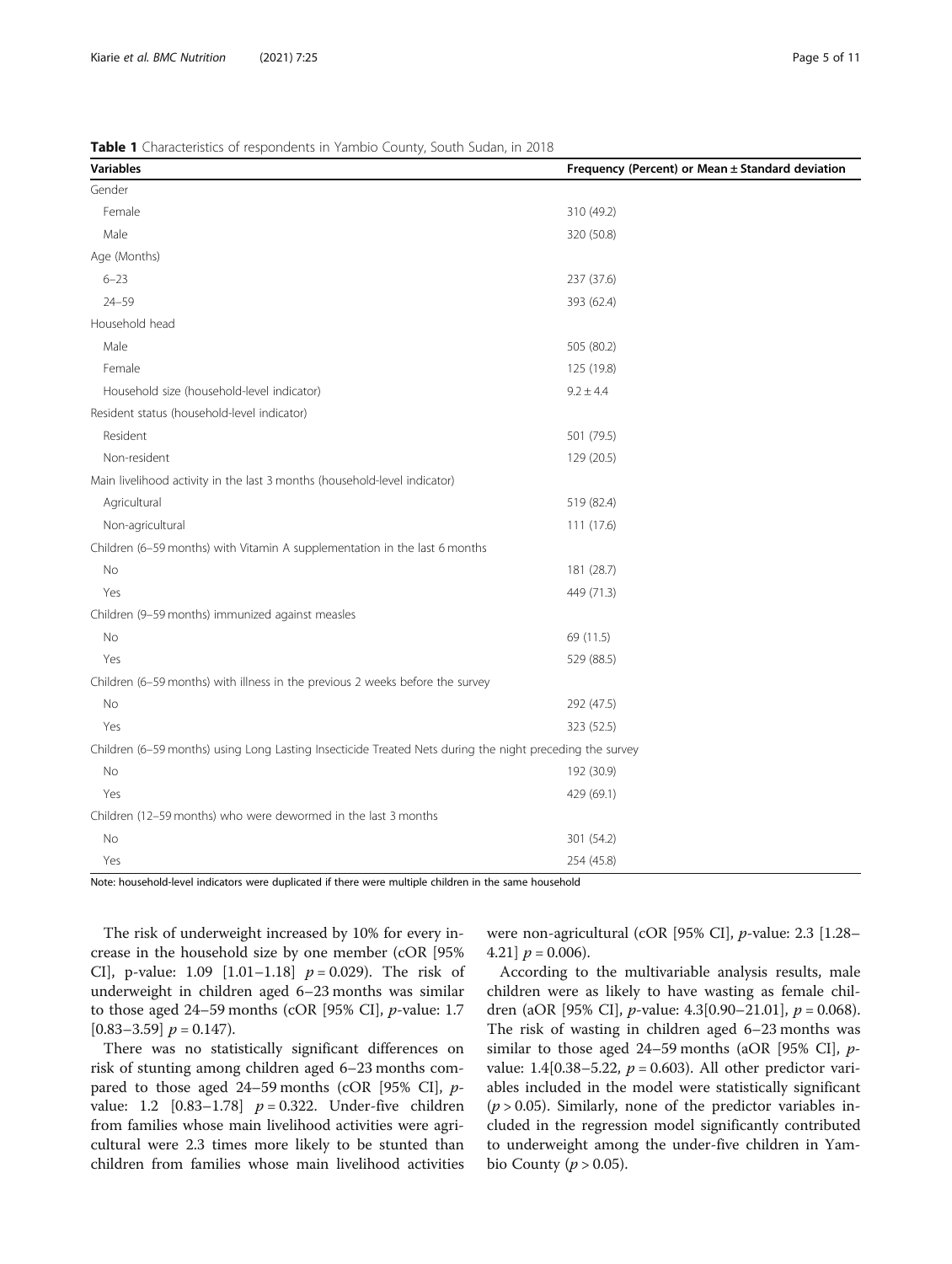<span id="page-5-0"></span>

The risk of stunting in children aged 6–59 months did not differ significantly by age and gender  $(p > 0.05)$ . The risk of stunting among under-five children from families whose main livelihood activities were agricultural was 3.1 times higher than that of children from families whose main livelihood activities were non-agricultural (aOR [95% CI], *p*-value: 3.1 [1.51–6.45]  $p = 0.002$ ). Other independent variables included in the model were not statistically significant ( $p > 0.05$ ). A summary of bivariate and multivariable analysis of the predictors of undernutrition among children below 5 years of age in Yambio County, South Sudan were presented in Table [3.](#page-7-0)

#### Discussion

There has been fears that the years of conflict in Yambio County leading to large displacements may have affected

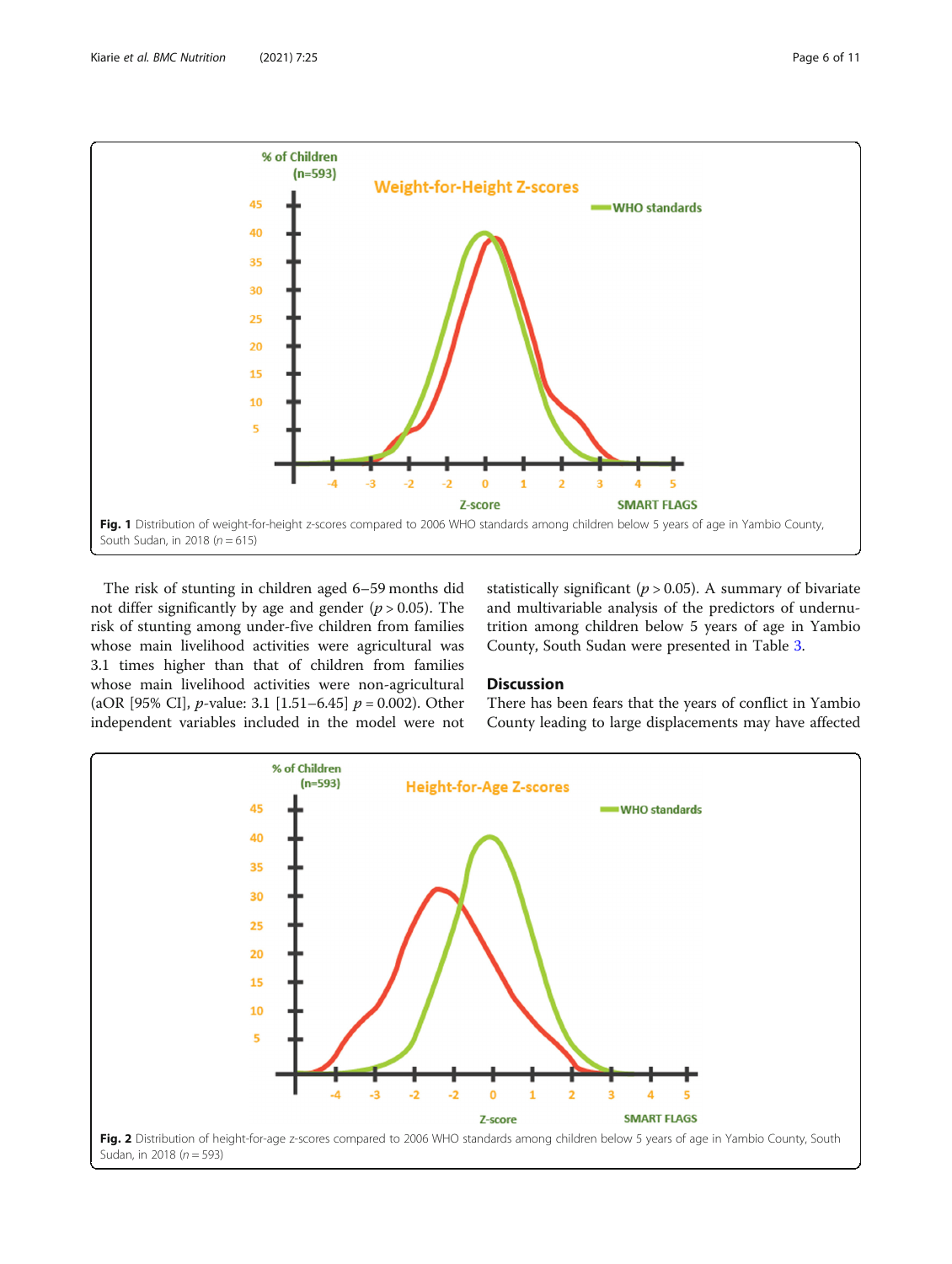<span id="page-6-0"></span>

families' ability to raise and harvest crops [[23\]](#page-10-0). We assessed the prevalence and predictors of wasting, underweight and stunting in this conflict setting among 630 children aged from 6 to 59 months. Our study population was drawn from Yambio County, a region that was at the heart of armed clashes and widespread displacement in 2016 and hosts a large population of internally displaced persons. The covariates assessed were child sex, child age, household size, resident status, main livelihood activity, Vitamin A supplementation, immunization status, presence of illness, using longlasting insecticide treated nets and deworming. The main finding in our study was overall low levels of child undernutrition. We also identified important predictors

that were independently associated with the risk of the different aspects of child undernutrition (wasting, underweight and stunting) and quantified the magnitude of the risk that was associated with each characteristic.

According to prevalence thresholds outlined by WHO, our findings on the prevalence of wasting as measured through global acute malnutrition and severe acute malnutrition was very low  $\left($  < 2.5%) [[27](#page-10-0)]. Acute malnutrition among children aged 6–59 months is a key indicator used routinely to describe the presence and magnitude of humanitarian emergencies. Many nutritional surveys have reported significantly higher prevalence of malnutrition in conflict-affected countries [[3,](#page-9-0) [4](#page-9-0)]. In 2018, 63% (7.1 million) people in South Sudan were facing acute

Table 2 Prevalence of undernutrition among under-five children in Yambio County, South Sudan, in 2018

| <b>Undernutrition Indices</b>     | Sex           |               | Age (Months)  |               | <b>Total</b> |
|-----------------------------------|---------------|---------------|---------------|---------------|--------------|
|                                   | Male          | Female        | 6 to 23       | 24 to 59      | Frequency    |
|                                   | Frequency (%) | Frequency (%) | Frequency (%) | Frequency (%) | (% )         |
| Wasting ( $n = 615$ )             |               |               |               |               |              |
| Overall                           | 11(1.8)       | 3(0.5)        | 8(1.3)        | 6(1.0)        | 14(2.3)      |
| Moderate $(-3SD \le WHZ < -2SD)$  | 11(1.8)       | 3(0.5)        | 8(1.3)        | 6(1.0)        | 14(2.3)      |
| Underweight ( $n = 621$ )         |               |               |               |               |              |
| Overall                           | 16(2.6)       | 14(2.3)       | 15(2.4)       | 15(2.4)       | 30(4.8)      |
| Moderate $(-3SD \le WAZ < -2SD)$  | 12(1.9)       | 11(1.8)       | 12(1.9)       | 11(1.8)       | 23(3.7)      |
| Stunting ( $n = 597$ )            |               |               |               |               |              |
| Overall                           | 82 (13.7)     | 60 (10.1)     | 59 (9.9)      | 83 (13.9)     | 142 (23.8)   |
| Moderate $(-3SD \leq HAZ < -2SD)$ | 49 (8.2)      | 46(7.7)       | 39(6.5)       | 56 (9.4)      | 95 (16.0)    |

HZ weight-for-height z-scores; WAZ weight-for-age z-scores; HAZ height-for-age z-scores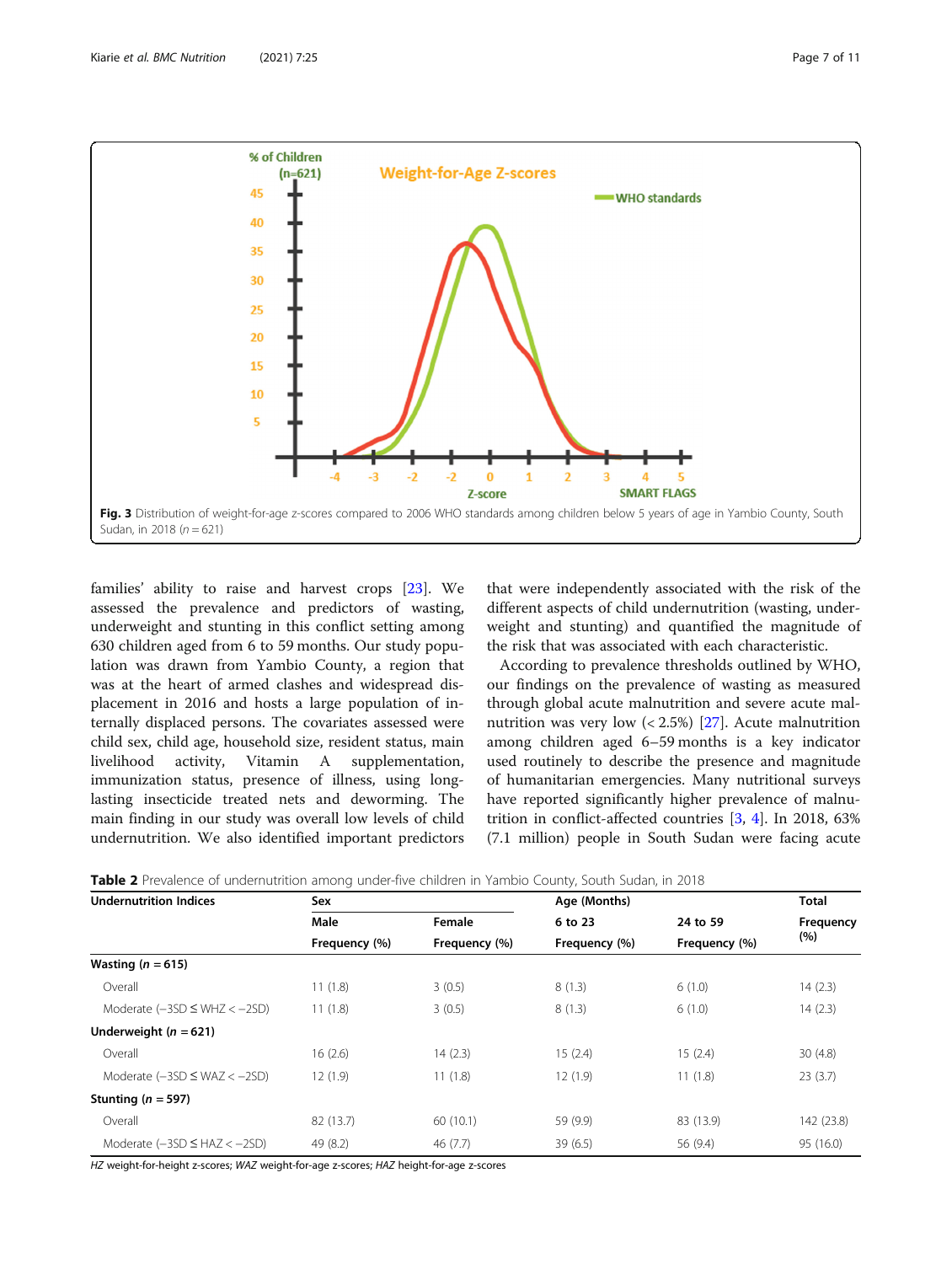| כ<br>ק<br>Ó                                                                                |  |
|--------------------------------------------------------------------------------------------|--|
| $\mathbf{I}$                                                                               |  |
| ś                                                                                          |  |
|                                                                                            |  |
| ç<br>Į                                                                                     |  |
|                                                                                            |  |
| Š<br>d<br>l<br>Í                                                                           |  |
| ׇׅ֬֝֬                                                                                      |  |
|                                                                                            |  |
| 5                                                                                          |  |
|                                                                                            |  |
| 5                                                                                          |  |
| I<br>I                                                                                     |  |
| ֖֖֖֚֚֚֚֚֚֬֝<br>Ó                                                                           |  |
| j                                                                                          |  |
|                                                                                            |  |
| ă                                                                                          |  |
| ١<br>֖֦֖֪֪ׅ֪֪ׅ֪֪ׅ֪֪֪֪֪֪ׅ֧֪ׅ֪ׅ֧֚֚֚֚֚֚֚֚֚֚֚֚֚֚֚֚֚֚֚֚֚֚֚֚֚֚֚֚֚֡֡֡֡֡֬֡֡֡֬֓֡֡֬֓֡֡֬֓֡֬֓֞֡֡֡֬֓֞֬֞ |  |
| י<br>ג<br>¢                                                                                |  |
| ļ<br>3)<br>۱<br>d<br>$\overline{\phantom{a}}$<br>l                                         |  |
| ţ                                                                                          |  |
| ì                                                                                          |  |
| Ï<br>j                                                                                     |  |
| î                                                                                          |  |
| j<br>֚֬<br>š<br>₹<br>֖֖֖֖֖֖֖֧ׅׅ֧ׅ֧֧ׅ֧ׅ֖֧֧֚֚֚֚֚֚֚֚֚֚֚֚֚֚֚֚֚֚֚֚֚֚֚֚֡֬֝֝֬֝֓֞֝֬֜֝֓֞֝֬          |  |
| .<br>ا                                                                                     |  |
| Ì<br>$\overline{ }$<br>J                                                                   |  |
| $\overline{\phantom{a}}$                                                                   |  |
| Ó                                                                                          |  |
| Š                                                                                          |  |
|                                                                                            |  |
| j                                                                                          |  |
| j                                                                                          |  |
| j                                                                                          |  |
|                                                                                            |  |
|                                                                                            |  |
| $\mathbf$                                                                                  |  |
|                                                                                            |  |
| i<br>C<br>j<br>vari                                                                        |  |
| ⋝<br>ï                                                                                     |  |
| j                                                                                          |  |
| l                                                                                          |  |
| ¢                                                                                          |  |
| j<br>J                                                                                     |  |
| ś                                                                                          |  |
| d                                                                                          |  |
| j<br>ć<br>I                                                                                |  |
| ŏ<br>7<br>ī                                                                                |  |
| ı                                                                                          |  |

<span id="page-7-0"></span>

| P value<br>$0.002*$<br>0.266<br>0.180<br>0.130<br>0.275<br>0.078<br>0.598<br>0.537<br>$3.1(1.51 - 6.45)$<br>$0.7(0.38 - 1.32)$<br>$2.2(0.91 - 5.49)$<br>$1.3(0.87 - 2.06)$<br>$1.4(0.90 - 2.25)$<br>$1.2(0.69 - 2.03)$<br>$1.2(0.68 - 1.95)$<br>$1.4(0.79 - 2.35)$<br>Reference<br>Reference<br>aOR<br>(95% Cl)<br>P value<br>$0.006*$<br>0.739<br>0.060<br>0.643<br>0.148<br>0.322<br>0.704<br>0.057<br>0.637<br>0.564<br>0.521<br>0.601<br>$0.93(0.62 - 1.41)$<br>2.32 (1.28-4.21)<br>$1.08$ $(0.73 - 1.61)$<br>$1.15(0.99 - 2.12)$<br>0.89 (0.56-1.43)<br>1.65 (0.84-3.25)<br>$1.13(0.77 - 1.66)$<br>$1.12(0.71 - 1.77)$<br>$1.12(0.74 - 1.69)$<br>$1.0 (0.97 - 1.06)$<br>$1.2(0.83 - 1.78)$<br>2.6 (0.96-7.03)<br>Reference<br>cOR<br>(95% CI)<br>P value<br>0.979<br>0.632<br>0.726<br>0.322<br>0.915<br>0.884<br>0.364<br>0.424<br>0.077<br>0.644<br>0.491<br>2.2 (0.39-12.81)<br>$1.2(0.09 - 16.04)$<br>4.6 (0.85-24.60)<br>$0.76(0.16 - 3.58)$<br>$1.3(0.43 - 4.04)$<br>$1.9(0.39 - 9.51)$<br>$1.0(0.36 - 2.88)$<br>$1.1(0.94 - 1.22)$<br>$1.1(0.22 - 5.42)$<br>$1.5(0.48 - 4.72)$<br>$0.8(0.22 - 2.52)$<br>Reference<br>aOR<br>(95% Cl)<br>P value<br>$0.029*$<br>0.179<br>0.770<br>0.086<br>0.115<br>0.147<br>0.644<br>0.274<br>0.311<br>0.507<br>0.433<br>cOR Crude Odds ratio; aOR Adjusted Odds ratio; CI confidence interval; *= statistically significant p-value < 0.05<br>$1.12(0.54 - 2.33)$<br>$1.09(1.01 - 1.18)$<br>1.97 (0.59-6.60)<br>$1.64(0.38 - 7.08)$<br>$0.44$ $(0.13 - 1.46)$<br>$2.02 (0.91 - 4.52)$<br>$0.79(0.3 - 2.11)$<br>$1.6(0.64 - 3.99)$<br>$1.7(0.83 - 3.59)$<br>$2.2$ $(0.82 - 5.85)$<br>1.4(0.60.32)<br>Reference<br>-OR<br>(95% ପ)<br>P value<br>0.339<br>0.068<br>0.603<br>0.673<br>0.435<br>0.582<br>0.525<br>0.525<br>0.141<br>0.331<br>0.251<br>4.3 (0.90-21.01)<br>$1.04(0.91 - 1.21)$<br>11.85)<br>282)<br>0.57 (0.10-3.23)<br>4.2 (0.36-47.58)<br>$0.7(0.17 - 2.71)$<br>$1.4(0.38 - 5.23)$<br>$0.6(0.05 - 6.84)$<br>(83)<br>$0.5(0.09 - 2.26)$<br>Reference<br>Reference<br>$1.7(0.44 - 6)$<br>2.9 (0.70-<br>aOR<br>(95% CI)<br>$1.2(0.82 -$<br>P value<br>$0.047*$<br>$0.009*$<br>0.410<br>0.136<br>0.610<br>0.566<br>0.511<br>0.385<br>0.714<br>0.642<br>0.122<br>Using Long Lasting Insecticide Treated Nets<br>3.68 (1.02-13.32)<br>0.66 (0.19-2.28)<br>$1.06(0.77 - 1.47)$<br>$1.46(0.42 - 5.29)$<br>$0.70(0.15 - 3.21)$<br>4.2 (1.44-12.15)<br>$1.59(0.53 - 4.81)$<br>$0.68(0.15 - 3.06)$<br>$1.05(0.94 - 1.18)$<br>$0.43(0.15 - 1.25)$<br>2.3 (0.77-6.60)<br>Reference<br>Reference<br>Reference<br>COR<br>(95% CI)<br>Vitamin A Supplementation<br>Main livelihood activity<br>Measles vaccination<br>Non-agricultural<br>Household head<br>Non-resident<br>Household size<br>Resident status<br>Agricultural<br>Age (Months)<br>Deworming<br>Resident<br>Female<br>Female<br>$24 - 59$<br>Male<br>Male<br>$6 - 23$<br>Yes<br>Yes<br>Yes<br>Illness<br>Yes<br>Yes<br>$\stackrel{\circ}{\geq}$<br>$\stackrel{\circ}{\geq}$<br>$\stackrel{\circ}{\geq}$<br>$\stackrel{\circ}{\geq}$<br>$\frac{1}{2}$<br>Sex | Table 3 Bivariate and multivariable analysis of undernutrition among children below 5 years of age in Yambio County, South Sudan, in 2018 (N = 630)<br>Variables | Wasting |  | Underweight |  | Stunting |  |  |
|--------------------------------------------------------------------------------------------------------------------------------------------------------------------------------------------------------------------------------------------------------------------------------------------------------------------------------------------------------------------------------------------------------------------------------------------------------------------------------------------------------------------------------------------------------------------------------------------------------------------------------------------------------------------------------------------------------------------------------------------------------------------------------------------------------------------------------------------------------------------------------------------------------------------------------------------------------------------------------------------------------------------------------------------------------------------------------------------------------------------------------------------------------------------------------------------------------------------------------------------------------------------------------------------------------------------------------------------------------------------------------------------------------------------------------------------------------------------------------------------------------------------------------------------------------------------------------------------------------------------------------------------------------------------------------------------------------------------------------------------------------------------------------------------------------------------------------------------------------------------------------------------------------------------------------------------------------------------------------------------------------------------------------------------------------------------------------------------------------------------------------------------------------------------------------------------------------------------------------------------------------------------------------------------------------------------------------------------------------------------------------------------------------------------------------------------------------------------------------------------------------------------------------------------------------------------------------------------------------------------------------------------------------------------------------------------------------------------------------------------------------------------------------------------------------------------------------------------------------------------------------------------------------------------------------------------------------------------------------------------------------------------------------------------------------------------|------------------------------------------------------------------------------------------------------------------------------------------------------------------|---------|--|-------------|--|----------|--|--|
|                                                                                                                                                                                                                                                                                                                                                                                                                                                                                                                                                                                                                                                                                                                                                                                                                                                                                                                                                                                                                                                                                                                                                                                                                                                                                                                                                                                                                                                                                                                                                                                                                                                                                                                                                                                                                                                                                                                                                                                                                                                                                                                                                                                                                                                                                                                                                                                                                                                                                                                                                                                                                                                                                                                                                                                                                                                                                                                                                                                                                                                                    |                                                                                                                                                                  |         |  |             |  |          |  |  |
|                                                                                                                                                                                                                                                                                                                                                                                                                                                                                                                                                                                                                                                                                                                                                                                                                                                                                                                                                                                                                                                                                                                                                                                                                                                                                                                                                                                                                                                                                                                                                                                                                                                                                                                                                                                                                                                                                                                                                                                                                                                                                                                                                                                                                                                                                                                                                                                                                                                                                                                                                                                                                                                                                                                                                                                                                                                                                                                                                                                                                                                                    |                                                                                                                                                                  |         |  |             |  |          |  |  |
|                                                                                                                                                                                                                                                                                                                                                                                                                                                                                                                                                                                                                                                                                                                                                                                                                                                                                                                                                                                                                                                                                                                                                                                                                                                                                                                                                                                                                                                                                                                                                                                                                                                                                                                                                                                                                                                                                                                                                                                                                                                                                                                                                                                                                                                                                                                                                                                                                                                                                                                                                                                                                                                                                                                                                                                                                                                                                                                                                                                                                                                                    |                                                                                                                                                                  |         |  |             |  |          |  |  |
|                                                                                                                                                                                                                                                                                                                                                                                                                                                                                                                                                                                                                                                                                                                                                                                                                                                                                                                                                                                                                                                                                                                                                                                                                                                                                                                                                                                                                                                                                                                                                                                                                                                                                                                                                                                                                                                                                                                                                                                                                                                                                                                                                                                                                                                                                                                                                                                                                                                                                                                                                                                                                                                                                                                                                                                                                                                                                                                                                                                                                                                                    |                                                                                                                                                                  |         |  |             |  |          |  |  |
|                                                                                                                                                                                                                                                                                                                                                                                                                                                                                                                                                                                                                                                                                                                                                                                                                                                                                                                                                                                                                                                                                                                                                                                                                                                                                                                                                                                                                                                                                                                                                                                                                                                                                                                                                                                                                                                                                                                                                                                                                                                                                                                                                                                                                                                                                                                                                                                                                                                                                                                                                                                                                                                                                                                                                                                                                                                                                                                                                                                                                                                                    |                                                                                                                                                                  |         |  |             |  |          |  |  |
|                                                                                                                                                                                                                                                                                                                                                                                                                                                                                                                                                                                                                                                                                                                                                                                                                                                                                                                                                                                                                                                                                                                                                                                                                                                                                                                                                                                                                                                                                                                                                                                                                                                                                                                                                                                                                                                                                                                                                                                                                                                                                                                                                                                                                                                                                                                                                                                                                                                                                                                                                                                                                                                                                                                                                                                                                                                                                                                                                                                                                                                                    |                                                                                                                                                                  |         |  |             |  |          |  |  |
|                                                                                                                                                                                                                                                                                                                                                                                                                                                                                                                                                                                                                                                                                                                                                                                                                                                                                                                                                                                                                                                                                                                                                                                                                                                                                                                                                                                                                                                                                                                                                                                                                                                                                                                                                                                                                                                                                                                                                                                                                                                                                                                                                                                                                                                                                                                                                                                                                                                                                                                                                                                                                                                                                                                                                                                                                                                                                                                                                                                                                                                                    |                                                                                                                                                                  |         |  |             |  |          |  |  |
|                                                                                                                                                                                                                                                                                                                                                                                                                                                                                                                                                                                                                                                                                                                                                                                                                                                                                                                                                                                                                                                                                                                                                                                                                                                                                                                                                                                                                                                                                                                                                                                                                                                                                                                                                                                                                                                                                                                                                                                                                                                                                                                                                                                                                                                                                                                                                                                                                                                                                                                                                                                                                                                                                                                                                                                                                                                                                                                                                                                                                                                                    |                                                                                                                                                                  |         |  |             |  |          |  |  |
|                                                                                                                                                                                                                                                                                                                                                                                                                                                                                                                                                                                                                                                                                                                                                                                                                                                                                                                                                                                                                                                                                                                                                                                                                                                                                                                                                                                                                                                                                                                                                                                                                                                                                                                                                                                                                                                                                                                                                                                                                                                                                                                                                                                                                                                                                                                                                                                                                                                                                                                                                                                                                                                                                                                                                                                                                                                                                                                                                                                                                                                                    |                                                                                                                                                                  |         |  |             |  |          |  |  |
|                                                                                                                                                                                                                                                                                                                                                                                                                                                                                                                                                                                                                                                                                                                                                                                                                                                                                                                                                                                                                                                                                                                                                                                                                                                                                                                                                                                                                                                                                                                                                                                                                                                                                                                                                                                                                                                                                                                                                                                                                                                                                                                                                                                                                                                                                                                                                                                                                                                                                                                                                                                                                                                                                                                                                                                                                                                                                                                                                                                                                                                                    |                                                                                                                                                                  |         |  |             |  |          |  |  |
|                                                                                                                                                                                                                                                                                                                                                                                                                                                                                                                                                                                                                                                                                                                                                                                                                                                                                                                                                                                                                                                                                                                                                                                                                                                                                                                                                                                                                                                                                                                                                                                                                                                                                                                                                                                                                                                                                                                                                                                                                                                                                                                                                                                                                                                                                                                                                                                                                                                                                                                                                                                                                                                                                                                                                                                                                                                                                                                                                                                                                                                                    |                                                                                                                                                                  |         |  |             |  |          |  |  |
|                                                                                                                                                                                                                                                                                                                                                                                                                                                                                                                                                                                                                                                                                                                                                                                                                                                                                                                                                                                                                                                                                                                                                                                                                                                                                                                                                                                                                                                                                                                                                                                                                                                                                                                                                                                                                                                                                                                                                                                                                                                                                                                                                                                                                                                                                                                                                                                                                                                                                                                                                                                                                                                                                                                                                                                                                                                                                                                                                                                                                                                                    |                                                                                                                                                                  |         |  |             |  |          |  |  |
|                                                                                                                                                                                                                                                                                                                                                                                                                                                                                                                                                                                                                                                                                                                                                                                                                                                                                                                                                                                                                                                                                                                                                                                                                                                                                                                                                                                                                                                                                                                                                                                                                                                                                                                                                                                                                                                                                                                                                                                                                                                                                                                                                                                                                                                                                                                                                                                                                                                                                                                                                                                                                                                                                                                                                                                                                                                                                                                                                                                                                                                                    |                                                                                                                                                                  |         |  |             |  |          |  |  |
|                                                                                                                                                                                                                                                                                                                                                                                                                                                                                                                                                                                                                                                                                                                                                                                                                                                                                                                                                                                                                                                                                                                                                                                                                                                                                                                                                                                                                                                                                                                                                                                                                                                                                                                                                                                                                                                                                                                                                                                                                                                                                                                                                                                                                                                                                                                                                                                                                                                                                                                                                                                                                                                                                                                                                                                                                                                                                                                                                                                                                                                                    |                                                                                                                                                                  |         |  |             |  |          |  |  |
|                                                                                                                                                                                                                                                                                                                                                                                                                                                                                                                                                                                                                                                                                                                                                                                                                                                                                                                                                                                                                                                                                                                                                                                                                                                                                                                                                                                                                                                                                                                                                                                                                                                                                                                                                                                                                                                                                                                                                                                                                                                                                                                                                                                                                                                                                                                                                                                                                                                                                                                                                                                                                                                                                                                                                                                                                                                                                                                                                                                                                                                                    |                                                                                                                                                                  |         |  |             |  |          |  |  |
|                                                                                                                                                                                                                                                                                                                                                                                                                                                                                                                                                                                                                                                                                                                                                                                                                                                                                                                                                                                                                                                                                                                                                                                                                                                                                                                                                                                                                                                                                                                                                                                                                                                                                                                                                                                                                                                                                                                                                                                                                                                                                                                                                                                                                                                                                                                                                                                                                                                                                                                                                                                                                                                                                                                                                                                                                                                                                                                                                                                                                                                                    |                                                                                                                                                                  |         |  |             |  |          |  |  |
|                                                                                                                                                                                                                                                                                                                                                                                                                                                                                                                                                                                                                                                                                                                                                                                                                                                                                                                                                                                                                                                                                                                                                                                                                                                                                                                                                                                                                                                                                                                                                                                                                                                                                                                                                                                                                                                                                                                                                                                                                                                                                                                                                                                                                                                                                                                                                                                                                                                                                                                                                                                                                                                                                                                                                                                                                                                                                                                                                                                                                                                                    |                                                                                                                                                                  |         |  |             |  |          |  |  |
|                                                                                                                                                                                                                                                                                                                                                                                                                                                                                                                                                                                                                                                                                                                                                                                                                                                                                                                                                                                                                                                                                                                                                                                                                                                                                                                                                                                                                                                                                                                                                                                                                                                                                                                                                                                                                                                                                                                                                                                                                                                                                                                                                                                                                                                                                                                                                                                                                                                                                                                                                                                                                                                                                                                                                                                                                                                                                                                                                                                                                                                                    |                                                                                                                                                                  |         |  |             |  |          |  |  |
|                                                                                                                                                                                                                                                                                                                                                                                                                                                                                                                                                                                                                                                                                                                                                                                                                                                                                                                                                                                                                                                                                                                                                                                                                                                                                                                                                                                                                                                                                                                                                                                                                                                                                                                                                                                                                                                                                                                                                                                                                                                                                                                                                                                                                                                                                                                                                                                                                                                                                                                                                                                                                                                                                                                                                                                                                                                                                                                                                                                                                                                                    |                                                                                                                                                                  |         |  |             |  |          |  |  |
|                                                                                                                                                                                                                                                                                                                                                                                                                                                                                                                                                                                                                                                                                                                                                                                                                                                                                                                                                                                                                                                                                                                                                                                                                                                                                                                                                                                                                                                                                                                                                                                                                                                                                                                                                                                                                                                                                                                                                                                                                                                                                                                                                                                                                                                                                                                                                                                                                                                                                                                                                                                                                                                                                                                                                                                                                                                                                                                                                                                                                                                                    |                                                                                                                                                                  |         |  |             |  |          |  |  |
|                                                                                                                                                                                                                                                                                                                                                                                                                                                                                                                                                                                                                                                                                                                                                                                                                                                                                                                                                                                                                                                                                                                                                                                                                                                                                                                                                                                                                                                                                                                                                                                                                                                                                                                                                                                                                                                                                                                                                                                                                                                                                                                                                                                                                                                                                                                                                                                                                                                                                                                                                                                                                                                                                                                                                                                                                                                                                                                                                                                                                                                                    |                                                                                                                                                                  |         |  |             |  |          |  |  |
|                                                                                                                                                                                                                                                                                                                                                                                                                                                                                                                                                                                                                                                                                                                                                                                                                                                                                                                                                                                                                                                                                                                                                                                                                                                                                                                                                                                                                                                                                                                                                                                                                                                                                                                                                                                                                                                                                                                                                                                                                                                                                                                                                                                                                                                                                                                                                                                                                                                                                                                                                                                                                                                                                                                                                                                                                                                                                                                                                                                                                                                                    |                                                                                                                                                                  |         |  |             |  |          |  |  |
|                                                                                                                                                                                                                                                                                                                                                                                                                                                                                                                                                                                                                                                                                                                                                                                                                                                                                                                                                                                                                                                                                                                                                                                                                                                                                                                                                                                                                                                                                                                                                                                                                                                                                                                                                                                                                                                                                                                                                                                                                                                                                                                                                                                                                                                                                                                                                                                                                                                                                                                                                                                                                                                                                                                                                                                                                                                                                                                                                                                                                                                                    |                                                                                                                                                                  |         |  |             |  |          |  |  |
|                                                                                                                                                                                                                                                                                                                                                                                                                                                                                                                                                                                                                                                                                                                                                                                                                                                                                                                                                                                                                                                                                                                                                                                                                                                                                                                                                                                                                                                                                                                                                                                                                                                                                                                                                                                                                                                                                                                                                                                                                                                                                                                                                                                                                                                                                                                                                                                                                                                                                                                                                                                                                                                                                                                                                                                                                                                                                                                                                                                                                                                                    |                                                                                                                                                                  |         |  |             |  |          |  |  |
|                                                                                                                                                                                                                                                                                                                                                                                                                                                                                                                                                                                                                                                                                                                                                                                                                                                                                                                                                                                                                                                                                                                                                                                                                                                                                                                                                                                                                                                                                                                                                                                                                                                                                                                                                                                                                                                                                                                                                                                                                                                                                                                                                                                                                                                                                                                                                                                                                                                                                                                                                                                                                                                                                                                                                                                                                                                                                                                                                                                                                                                                    |                                                                                                                                                                  |         |  |             |  |          |  |  |
|                                                                                                                                                                                                                                                                                                                                                                                                                                                                                                                                                                                                                                                                                                                                                                                                                                                                                                                                                                                                                                                                                                                                                                                                                                                                                                                                                                                                                                                                                                                                                                                                                                                                                                                                                                                                                                                                                                                                                                                                                                                                                                                                                                                                                                                                                                                                                                                                                                                                                                                                                                                                                                                                                                                                                                                                                                                                                                                                                                                                                                                                    |                                                                                                                                                                  |         |  |             |  |          |  |  |
|                                                                                                                                                                                                                                                                                                                                                                                                                                                                                                                                                                                                                                                                                                                                                                                                                                                                                                                                                                                                                                                                                                                                                                                                                                                                                                                                                                                                                                                                                                                                                                                                                                                                                                                                                                                                                                                                                                                                                                                                                                                                                                                                                                                                                                                                                                                                                                                                                                                                                                                                                                                                                                                                                                                                                                                                                                                                                                                                                                                                                                                                    |                                                                                                                                                                  |         |  |             |  |          |  |  |
|                                                                                                                                                                                                                                                                                                                                                                                                                                                                                                                                                                                                                                                                                                                                                                                                                                                                                                                                                                                                                                                                                                                                                                                                                                                                                                                                                                                                                                                                                                                                                                                                                                                                                                                                                                                                                                                                                                                                                                                                                                                                                                                                                                                                                                                                                                                                                                                                                                                                                                                                                                                                                                                                                                                                                                                                                                                                                                                                                                                                                                                                    |                                                                                                                                                                  |         |  |             |  |          |  |  |
|                                                                                                                                                                                                                                                                                                                                                                                                                                                                                                                                                                                                                                                                                                                                                                                                                                                                                                                                                                                                                                                                                                                                                                                                                                                                                                                                                                                                                                                                                                                                                                                                                                                                                                                                                                                                                                                                                                                                                                                                                                                                                                                                                                                                                                                                                                                                                                                                                                                                                                                                                                                                                                                                                                                                                                                                                                                                                                                                                                                                                                                                    |                                                                                                                                                                  |         |  |             |  |          |  |  |
|                                                                                                                                                                                                                                                                                                                                                                                                                                                                                                                                                                                                                                                                                                                                                                                                                                                                                                                                                                                                                                                                                                                                                                                                                                                                                                                                                                                                                                                                                                                                                                                                                                                                                                                                                                                                                                                                                                                                                                                                                                                                                                                                                                                                                                                                                                                                                                                                                                                                                                                                                                                                                                                                                                                                                                                                                                                                                                                                                                                                                                                                    |                                                                                                                                                                  |         |  |             |  |          |  |  |
|                                                                                                                                                                                                                                                                                                                                                                                                                                                                                                                                                                                                                                                                                                                                                                                                                                                                                                                                                                                                                                                                                                                                                                                                                                                                                                                                                                                                                                                                                                                                                                                                                                                                                                                                                                                                                                                                                                                                                                                                                                                                                                                                                                                                                                                                                                                                                                                                                                                                                                                                                                                                                                                                                                                                                                                                                                                                                                                                                                                                                                                                    |                                                                                                                                                                  |         |  |             |  |          |  |  |
|                                                                                                                                                                                                                                                                                                                                                                                                                                                                                                                                                                                                                                                                                                                                                                                                                                                                                                                                                                                                                                                                                                                                                                                                                                                                                                                                                                                                                                                                                                                                                                                                                                                                                                                                                                                                                                                                                                                                                                                                                                                                                                                                                                                                                                                                                                                                                                                                                                                                                                                                                                                                                                                                                                                                                                                                                                                                                                                                                                                                                                                                    |                                                                                                                                                                  |         |  |             |  |          |  |  |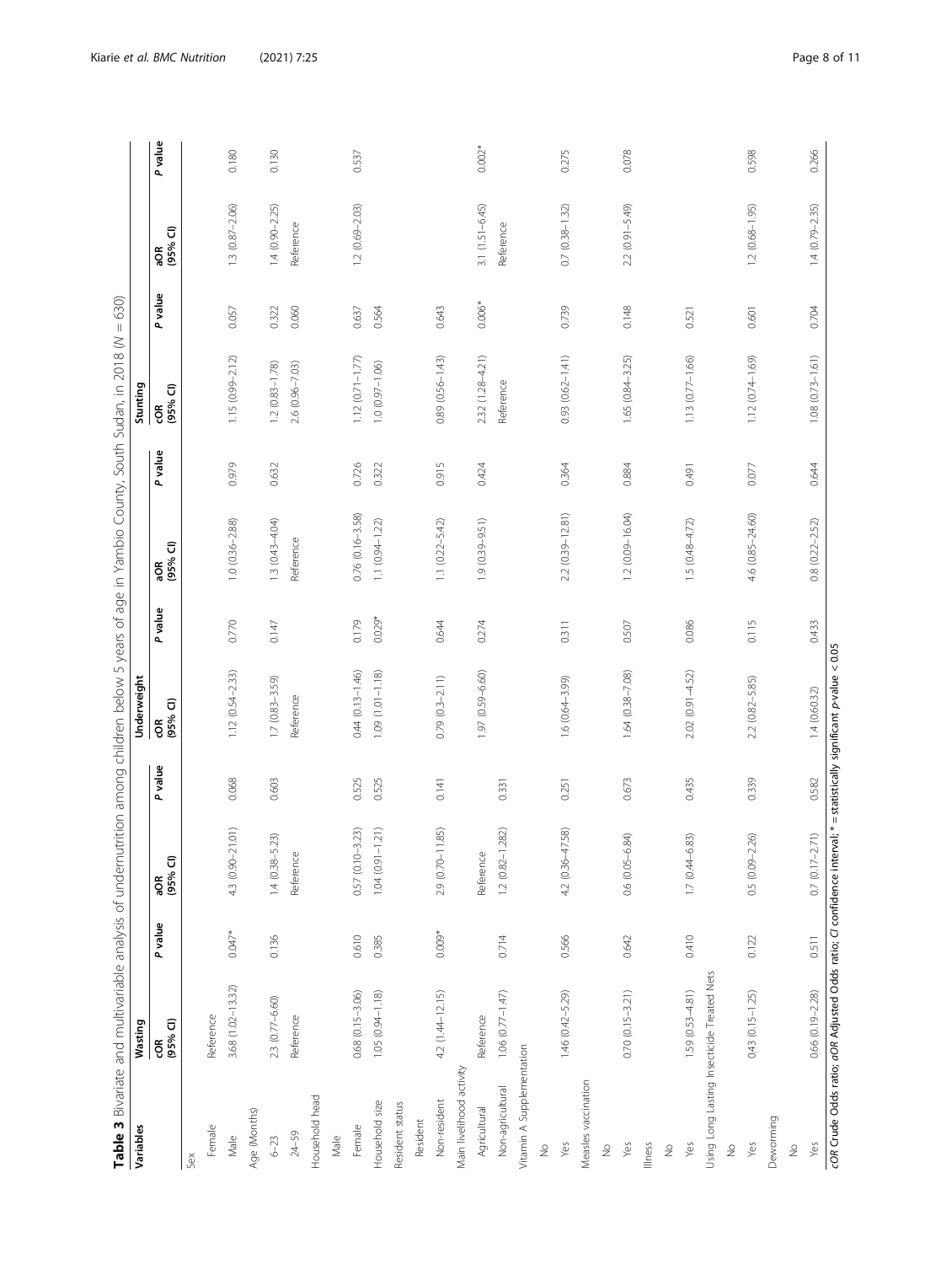food insecurity. More than 15% of people in seven out of the ten country's ten states were malnourished. Across the country almost 3 million children were severely food insecure and more than 1 million were acutely malnourished and almost 280,000 were severely malnourished [\[28](#page-10-0)].

Yambio county lies in a livelihood zone of equatorial maize and cassava and is the only region in South Sudan with a bimodal rainfall pattern and two reliable seasons. Compared to the rest of South Sudan, the zone has high potential for crop production due to good soils and higher rainfall amounts. The nutrition profile of Yambio county is likely similar to that of neighbouring Maridi County which lie in the same livelihood zone [[29](#page-10-0)]. A SMART survey in Maridi County in September 2018 reported a global acute malnutrition point prevalence of 5.5%, which is indicative of the low prevalence of wasting in this livelihood zone [\[30\]](#page-10-0). Our study was done in October and November, which is the harvesting period of cereals and the all year round cassava [[29](#page-10-0)]. Considering that acute malnutrition in South Sudan has been shown to vary with the harvesting season, it is conceivable that the malnutrition prevalence could be higher during the pre-harvest season in Yambio County [[13\]](#page-9-0).

Wasting provides information on the proportion of children in a certain age range in a humanitarian setting who are classified with low weight-for-height and/or oedema. Wasting is a good indicator for short term (recent) nutritional history in under-five children as they are particularly vulnerable. Our findings indicate that the levels are of very low public health concern at this moment and immediate actions beyond continued surveillance may not be necessary in Yambio county. We found that male children were not at increased risk of wasting. Several other studies in similar and different settings have reported increased vulnerability of male children compared to female children aged 6–59 months [[9,](#page-9-0) [14,](#page-9-0) [31\]](#page-10-0).

We found that the level of underweight prevalence was low (< 5%) according to the WHO standards [\[27\]](#page-10-0). The magnitude of the effect of household size on underweight increased in a dose-response way, with increasing household size negatively impacting underweight among underfive children though this was not statistically significant. Findings of household size being negatively associated with underweight was reported in a study in Ethiopia [[32](#page-10-0)]. Household size affects household food security which has a direct link with nutritional status. We did not find age as a significant predictor of underweight. This was contrast findings to a study in Kenya which reported a higher risk of underweight at 2 years of age [[15](#page-9-0)].

Using the WHO standards, prevalence of stunting in our study was categorized as high (20 to < 30%). Globally, stunting is the most prevalent form of

undernutrition with estimates of 21.9% or 149 million under-five children in 2018 [[33\]](#page-10-0). Our findings on the prevalence of stunting were therefore congruent with the global rate  $\left[1, 33\right]$  $\left[1, 33\right]$  $\left[1, 33\right]$ . Many studies in the neighboring countries have reported higher stunting prevalence levels. Stunting was estimated at 26% in Kenya based on a national survey in 2014 [[34\]](#page-10-0), at 24.9% in West Gojjam Zone, Northwest Ethiopia [\[35](#page-10-0)], at 44.7% in east Gojjam zone, Northwest Ethiopia [[8\]](#page-9-0), at 31% in Somalia [\[36](#page-10-0)], at 42.5% in North Sudan [[37\]](#page-10-0) and 42.7% in Democratic Republic of Congo [[38\]](#page-10-0).

We found that stunting did not differ significantly by age. Significant findings of stunting of children in their second year of life were reported in a study in Kenya [[15\]](#page-9-0). This may be associated with timing of starting the complementary feeding and type of foods introduced as reported in a study in Ethiopia [\[8](#page-9-0)]. A study in Ethiopia among school-age children reported association of stunting with child age [\[39\]](#page-10-0). Stunting in our study was associated with children from families whose main livelihood was agricultural. Evidence shows that agriculture, including subsistence farming, can be leveraged to enhance nutritional status, especially production of nutrition-rich crops with diversification  $[40, 41]$  $[40, 41]$  $[40, 41]$ . Empowerment in nutrition knowledge, especially in women, is crucial in improving nutritional outcomes in communities whose main livelihood is agriculture [[41\]](#page-10-0). The main crops grown in both seasons at Yambio County were maize, sorghum, cassava, groundnut and sweet potatoes [\[29](#page-10-0)]. Diversification of the agricultural production towards fruits and vegetables can potentially improve nutrient intake and nutritional outcomes.

#### Conclusion

In our study, wasting prevalence was very low, underweight prevalence was classified as low while stunting prevalence was categorized as high. The county lies in the only livelihood region in South Sudan with bimodal reliable rainfall pattern and it seems that the impact of the 2016 conflicts that lead to large displacements may not have greatly affected the under-five undernutrition. After adjusting for other factors, male child sex and older child's age were associated with wasting while younger child's age and agricultural livelihood were associated factors with stunting. At bivariate level, household size and younger child's age were associated with underweight, but none of the evaluated variables was associated with underweight after controlling for other risk factors. Interventions targeted at improving food diversity, increasing knowledge on nutrition and enhancing resilience in male children might reduce undernutrition. Investment in continued surveillance of nutritional status among under-five children should be the main focus in the short-term.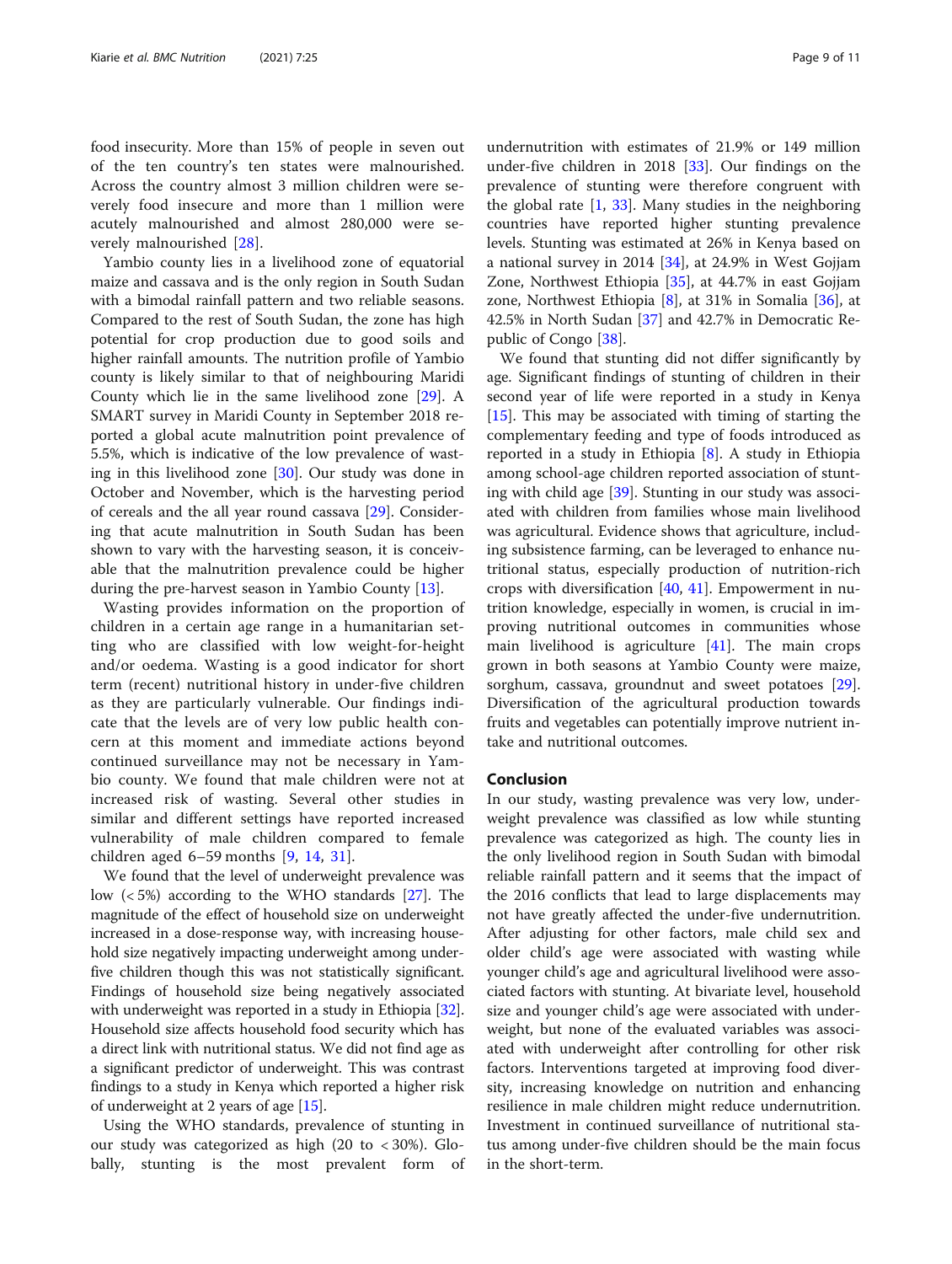#### <span id="page-9-0"></span>Abbreviations

ENA: Emergency Nutrition Assessment; HAZ: Height-for-Age Z-score; SMAR T: Standardized Monitoring and Assessment of Relief and Transition; WAZ: Weight-for-Age Z-score; WHO: World Health Organization; WHZ: Weight-for-Height Z-score

#### Acknowledgments

This survey and manuscript would not have been possible without the financial support provided by GSK (GlaxoSmithKline) and the technical guidance of the South Sudan Nutrition Information Working Group.

#### Authors' contributions

JK, SK, JB, CK and DM conceptualized, designed, performed statistical analysis and participated in the initial draft of the study. JK, SK, CK and JB participated in the design of the study and contributed to the finalization of the manuscript. The manuscript was reviewed by DM with commentaries. All authors read and approved the final manuscript.

#### Authors' information

a) Jackline Kiarie; [jackline.kiarie@amref.org,](mailto:jackline.kiarie@amref.org) Amref Health Africa, kenya b) Sarah Karanja; [sashkaranja@gmail.com,](mailto:sashkaranja@gmail.com) Formerly Amref Health Africa c) Julius Busiri; [julius.busiri@amref.org](mailto:julius.busiri@amref.org), Amref Health Africa, South Sudan d) Colleta Kiilu; (corresponding author) [colleta.kiilu@amref.org](mailto:colleta.kiilu@amref.org), Institute of Capacity Development (ICD), Amref Health Africa e) Diana Mukami; [diana.mukami@amref.org](mailto:diana.mukami@amref.org) Institute of Capacity Development (ICD), Amref Health Africa

#### Funding

The study was funded by GSK (GlaxoSmithKline).

#### Availability of data and materials

All data generated and analyzed during this study is included in this manuscript and has been attached as a supplementary file. The dataset is also available from the corresponding author on request.

#### **Declarations**

#### Ethics approval and consent to participate

Ethical clearance was sought from the Republic of South Sudan Ethical Committee through the Ministry of Health. Informed consent was obtained from parents and /or legal guardians of subjects under 18 years for voluntary participation in the survey. The identity of the participants was kept anonymous and information collected was treated as strictly confidential. All methods were performed in accordance with the relevant guidelines and regulations of Republic of South Sudan.

#### Consent for publication

The authors unanimously consent for the information in this manuscript to be considered by your journal for publication and confirm that the results in this manuscript have not been published elsewhere, nor are they under consideration by another publisher.

#### Competing interests

The authors declare no conflict of interest.

#### Author details

<sup>1</sup> Amref Health Africa in Kenya, Nairobi, Kenya. <sup>2</sup> Amref Health Africa Headquarters, Nairobi, Kenya. <sup>3</sup>Amref Health Africa in South Sudan, Juba, South Sudan.

#### Received: 30 November 2020 Accepted: 28 February 2021 Published online: 28 May 2021

#### References

- 1. Development Initiatives, "2018 Global Nutrition Report," Development Initiatives, Bristol, UK, 2018. [Online]. Available: [https://globalnutritionreport.](https://globalnutritionreport.org/reports/global-nutrition-report-2018/burden-malnutrition/) [org/reports/global-nutrition-report-2018/burden-malnutrition/](https://globalnutritionreport.org/reports/global-nutrition-report-2018/burden-malnutrition/).
- 2. Black RE, Allen LH, Bhutta ZA, Caulfield LE, de Onis M, Ezzati M, et al. Maternal and child undernutrition: global and regional exposures and health consequences. Lancet. 2008;371(9608):243–60. [https://doi.org/10.101](https://doi.org/10.1016/S0140-6736(07)61690-0) [6/S0140-6736\(07\)61690-0](https://doi.org/10.1016/S0140-6736(07)61690-0).
- 3. FAO/WFP, "Monitoring food security in countries with conflict situations," The Food and Agriculture Organization of the United Nations and The World Food Programme, Rome, Italy, 3, Jan. 2018.
- 4. FSIN, "Global report on food crises 2017," Food security information network, Rome, Italy, Mar. 2017. Accessed: 17 Apr 2020. [Online]. Available: [http://www.fao.org/emergencies/resources/documents/resources-detail/en/](http://www.fao.org/emergencies/resources/documents/resources-detail/en/c/876564/) [c/876564/](http://www.fao.org/emergencies/resources/documents/resources-detail/en/c/876564/).
- 5. FSIN, "Global report on food crises 2018," Food security information network, Mar. 2018. Accessed: 17 Apr 2020. [Online]. Available: [http://](http://www.fao.org/emergencies/resources/documents/resources-detail/en/c/1107313/) [www.fao.org/emergencies/resources/documents/resources-detail/en/c/11](http://www.fao.org/emergencies/resources/documents/resources-detail/en/c/1107313/) [07313/.](http://www.fao.org/emergencies/resources/documents/resources-detail/en/c/1107313/)
- 6. Gakidou E, Afshin A, Abajobir AA, Abate KH, Abbafati C, Abbas KM, et al. Global, regional, and national comparative risk assessment of 84 behavioural, environmental and occupational, and metabolic risks or clusters of risks, 1990–2016: a systematic analysis for the global burden of disease study 2016. Lancet. 2017;390(10100):1345–422. [https://doi.org/10.101](https://doi.org/10.1016/S0140-6736(17)32366-8) [6/S0140-6736\(17\)32366-8](https://doi.org/10.1016/S0140-6736(17)32366-8).
- 7. E. N. Odjidja and S. Hakizimana, "Data on acute malnutrition and mortality among under-5 children of pastoralists in a humanitarian setting: a cross-sectional Standardized Monitoring and Assessment of Relief and Transitions Study," BMC Res Notes, vol. 12, 2019, doi: [https://](https://doi.org/10.1186/s13104-019-4475-x) [doi.org/10.1186/s13104-019-4475-x](https://doi.org/10.1186/s13104-019-4475-x).
- A. Zeray, G. D. Kibret, and C. T. Leshargie, "Prevalence and associated factors of undernutrition among under-five children from model and non-model households in east Gojjam zone, Northwest Ethiopia: a comparative crosssectional study," BMC Nutr, vol. 5, no. 1, p. 27, 2019, doi: [https://doi.org/10.11](https://doi.org/10.1186/s40795-019-0290-y) [86/s40795-019-0290-y.](https://doi.org/10.1186/s40795-019-0290-y)
- 9. A. Díez Navarro, S. Marrodán, M. Dolores, and G. de A. Arriba, "Female eco-stability and severe malnutrition in children: Evidence from humanitarian aid interventions of Action Against Hunger in African, Asian and Latin American countries," Nutricion Clinica y Dietetica Hospitalaria, no. 4, pp. 127–134, 2017, doi: [https://doi.org/10.12873/374](https://doi.org/10.12873/374dnavarro) [dnavarro.](https://doi.org/10.12873/374dnavarro)
- 10. Meshram II, Arlappa N, Balakrishna N, Rao KM, Laxmaiah A, Brahmam GNV. Trends in the prevalence of undernutrition, nutrient and food intake and predictors of undernutrition among under five year tribal children in India. Asia Pacific J Clinical Nutrition. 2012;21(4):568.
- 11. Hovhannisyan L, Demirchyan A, Petrosyan V. Estimated prevalence and predictors of undernutrition among children aged 5–17 months in Yerevan, Armenia. Public Health Nutr. 2014;17(5):1046–53. [https://doi.org/10.1017/S13](https://doi.org/10.1017/S1368980013001171) [68980013001171](https://doi.org/10.1017/S1368980013001171).
- 12. Egata G, Berhane Y, Worku A. Predictors of acute undernutrition among children aged 6 to 36 months in east rural Ethiopia: a community based nested case - control study. BMC Pediatr. 2014;14(1):91. [https://doi.org/10.11](https://doi.org/10.1186/1471-2431-14-91) [86/1471-2431-14-91](https://doi.org/10.1186/1471-2431-14-91).
- 13. Hogan C, Golden K, Kopplow R, Ferguson E. Analysis of trends in SMART nutrition survey data from South Sudan between 2004 and 2016. South Sudan Medical J. 2019;12(4):124–7. [https://doi.org/10.4314/ssmj.v12i4.](https://doi.org/10.4314/ssmj.v12i4)
- 14. Medhin G, et al. Prevalence and predictors of undernutrition among infants aged six and twelve months in Butajira, Ethiopia: The P-MaMiE Birth Cohort. BMC Public Health. 2010;10(1):27. [https://doi.org/10.11](https://doi.org/10.1186/1471-2458-10-27) [86/1471-2458-10-27.](https://doi.org/10.1186/1471-2458-10-27)
- 15. Bloss E, Wainaina F, Bailey RC. Prevalence and predictors of underweight, stunting, and wasting among children aged 5 and under in Western Kenya. J Trop Pediatr. Oct. 2004;50(5):260–70. [https://doi.](https://doi.org/10.1093/tropej/50.5.260) [org/10.1093/tropej/50.5.260](https://doi.org/10.1093/tropej/50.5.260).
- 16. Darsene H, Geleto A, Gebeyehu A, Meseret S. Magnitude and predictors of undernutrition among children aged six to fifty nine months in Ethiopia: a cross sectional study. Arch Public Health. 2017;75(1):29. [https://doi.org/10.11](https://doi.org/10.1186/s13690-017-0198-4) [86/s13690-017-0198-4](https://doi.org/10.1186/s13690-017-0198-4).
- 17. Pelletier DL, Frongillo EA, Habicht JP. Epidemiologic evidence for a potentiating effect of malnutrition on child mortality. Am J Public Health. Aug. 1993;83(8):1130–3. [https://doi.org/10.2105/AJPH.83.8.1130.](https://doi.org/10.2105/AJPH.83.8.1130)
- 18. Morgan G. What, if any, is the effect of malnutrition on immunological competence? Lancet. Jun. 1997;349(9066):1693–5. [https://doi.org/10.1016/](https://doi.org/10.1016/S0140-6736(96)12038-9) [S0140-6736\(96\)12038-9](https://doi.org/10.1016/S0140-6736(96)12038-9).
- 19. United Nations Children's Fund (UNICEF), "Malnutrition," 2020. [https://data.](https://data.unicef.org/topic/nutrition/malnutrition/) [unicef.org/topic/nutrition/malnutrition/](https://data.unicef.org/topic/nutrition/malnutrition/).
- 20. McFie J, Welbourn HF. Effect of malnutrition in infancy on the development of bone, muscle and fat. J Nutr. Feb. 1962;76(2):97–105. [https://doi.org/10.1](https://doi.org/10.1093/jn/76.2.97) [093/jn/76.2.97.](https://doi.org/10.1093/jn/76.2.97)